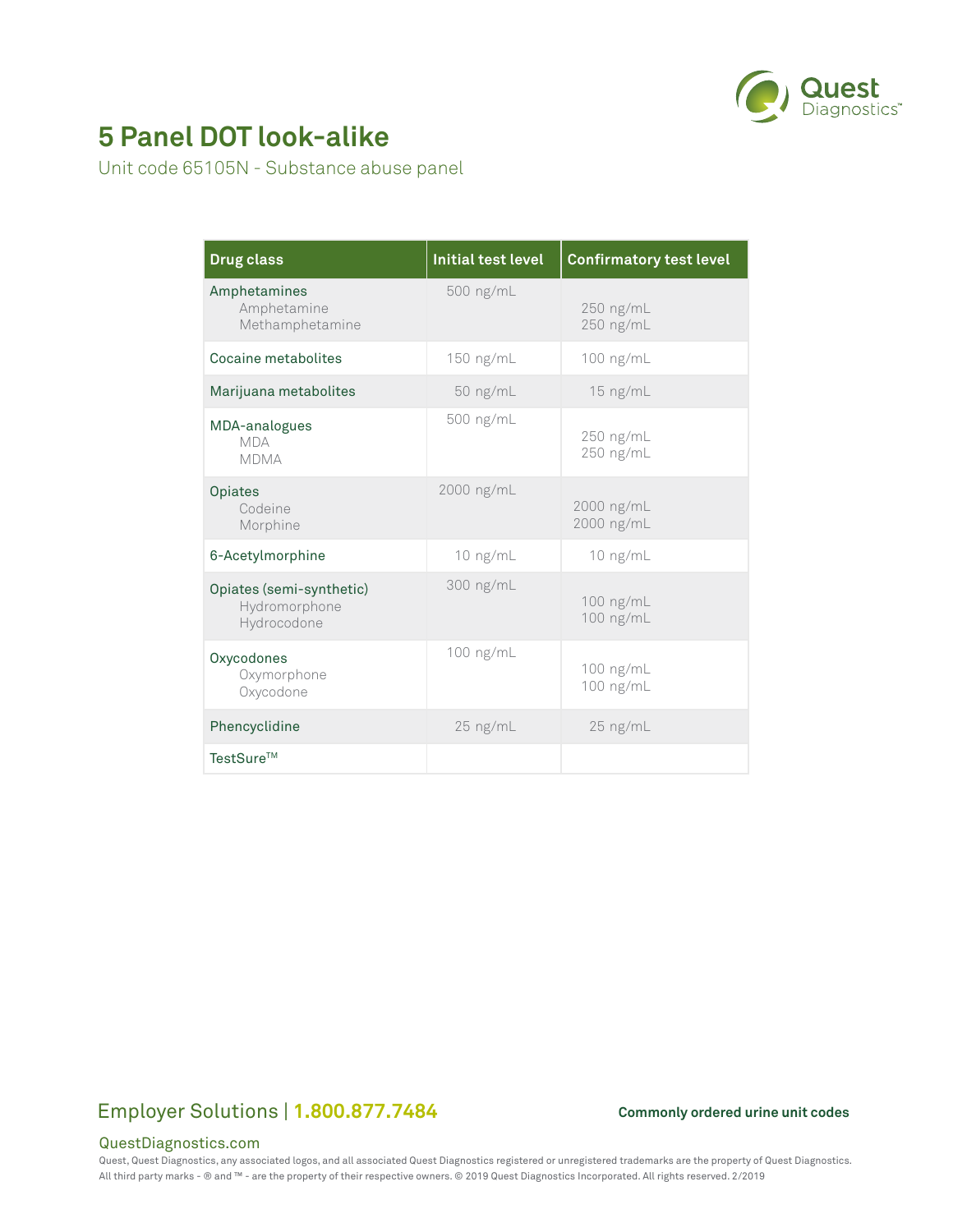

# **10 Panel DOT look-alike**

Unit code 65190N - Substance abuse panel

| <b>Drug class</b>                                                                                         | <b>Initial test level</b> | <b>Confirmatory test level</b>                                |
|-----------------------------------------------------------------------------------------------------------|---------------------------|---------------------------------------------------------------|
| Amphetamines<br>Amphetamine<br>Methamphetamine                                                            | 500 ng/mL                 | 250 ng/mL<br>250 ng/mL                                        |
| <b>Barbiturates</b><br>Amobarbital<br><b>Butalbital</b><br>Pentobarbital<br>Phenobarbital<br>Secobarbital | 300 ng/mL                 | 200 ng/mL<br>200 ng/mL<br>200 ng/mL<br>200 ng/mL<br>200 ng/mL |
| <b>Benzodiazepines</b><br>Alprazolam metabolite<br>Oxazepam                                               | 300 ng/mL                 | 200 ng/mL<br>200 ng/mL                                        |
| Cocaine metabolites                                                                                       | 150 ng/mL                 | 100 ng/mL                                                     |
| Marijuana metabolites                                                                                     | 50 ng/mL                  | 15 ng/mL                                                      |
| Methadone                                                                                                 | 300 ng/mL                 | 200 ng/mL                                                     |
| Methaqualone                                                                                              | 300 ng/mL                 | 200 ng/mL                                                     |
| MDA-analogues<br><b>MDA</b><br><b>MDMA</b>                                                                | 500 ng/mL                 | 250 ng/mL<br>250 ng/mL                                        |
| Opiates<br>Codeine<br>Morphine                                                                            | 2000 ng/mL                | 2000 ng/mL<br>2000 ng/mL                                      |
| 6-Acetylmorphine                                                                                          | 10 ng/mL                  | 10 ng/mL                                                      |
| Opiates (semi-synthetic)<br>Hydromorphone<br>Hydrocodone                                                  | 300 ng/mL                 | 100 ng/mL<br>100 ng/mL                                        |
| Oxycodones<br>Oxymorphone<br>Oxycodone                                                                    | 100 ng/mL                 | 100 ng/mL<br>100 ng/mL                                        |
| Phencyclidine                                                                                             | 25 ng/mL                  | 25 ng/mL                                                      |
| Propoxyphene                                                                                              | 300 ng/mL                 | 200 ng/mL                                                     |
| TestSure™                                                                                                 |                           |                                                               |

## Employer Solutions | 1.800.877.7484 Commonly ordered urine unit codes

### QuestDiagnostics.com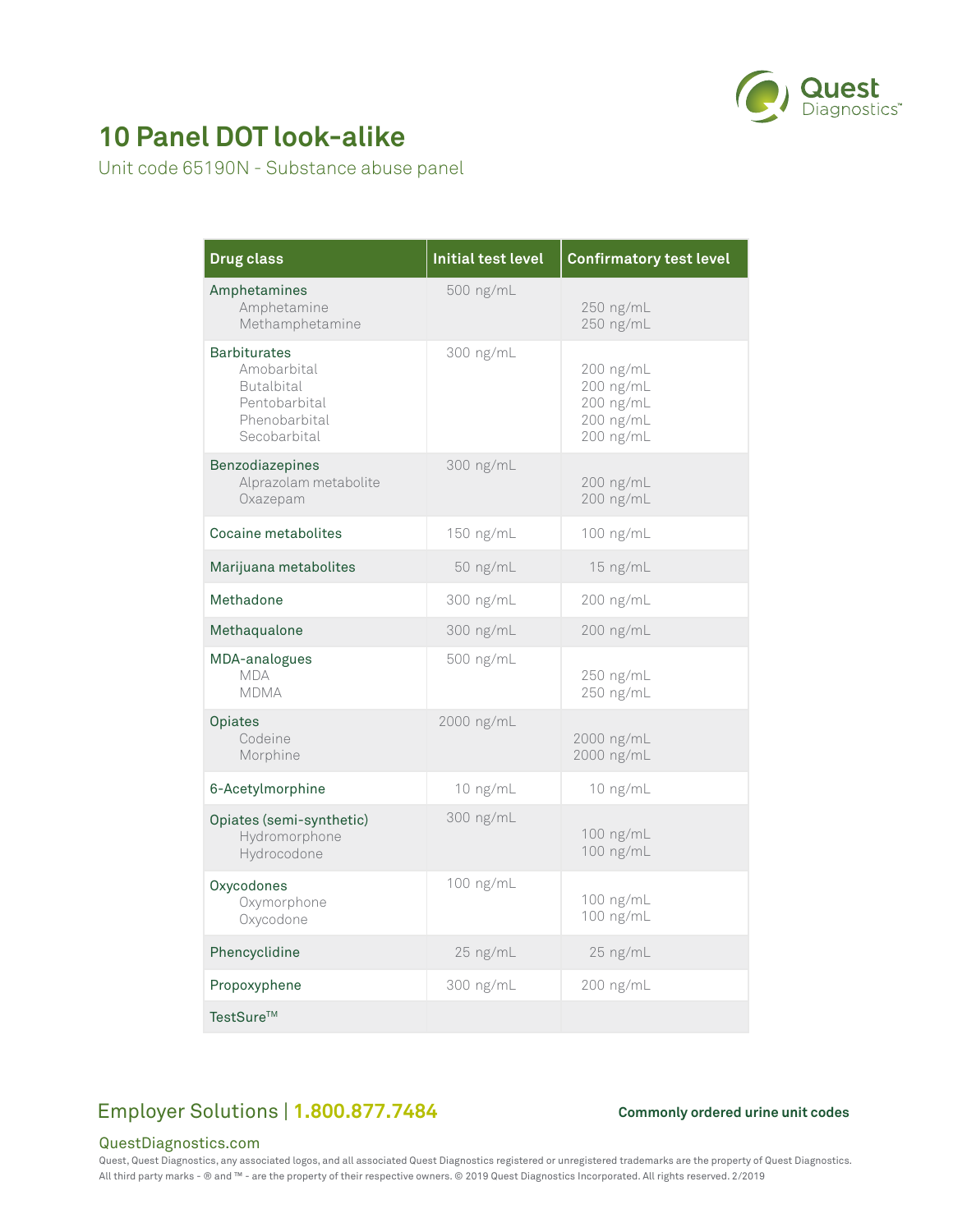

# **5 Panel pre 2010 DOT look-alike**

Unit code 35105N - Substance abuse panel

| <b>Drug class</b>                              | <b>Initial test level</b> | <b>Confirmatory test level</b> |
|------------------------------------------------|---------------------------|--------------------------------|
| Amphetamines<br>Amphetamine<br>Methamphetamine | 1000 ng/mL                | $500$ ng/mL<br>500 ng/mL       |
| Cocaine metabolites                            | $300$ ng/mL               | $150$ ng/mL                    |
| Marijuana metabolites                          | $50$ ng/mL                | $15$ ng/mL                     |
| Opiates<br>Codeine<br>Morphine                 | 2000 ng/mL                | $2000$ ng/mL<br>2000 ng/mL     |
| Phencyclidine                                  | $25$ ng/mL                | $25$ ng/mL                     |
| TestSure™                                      |                           |                                |

## Employer Solutions | 1.800.877.7484 Commonly ordered urine unit codes

### QuestDiagnostics.com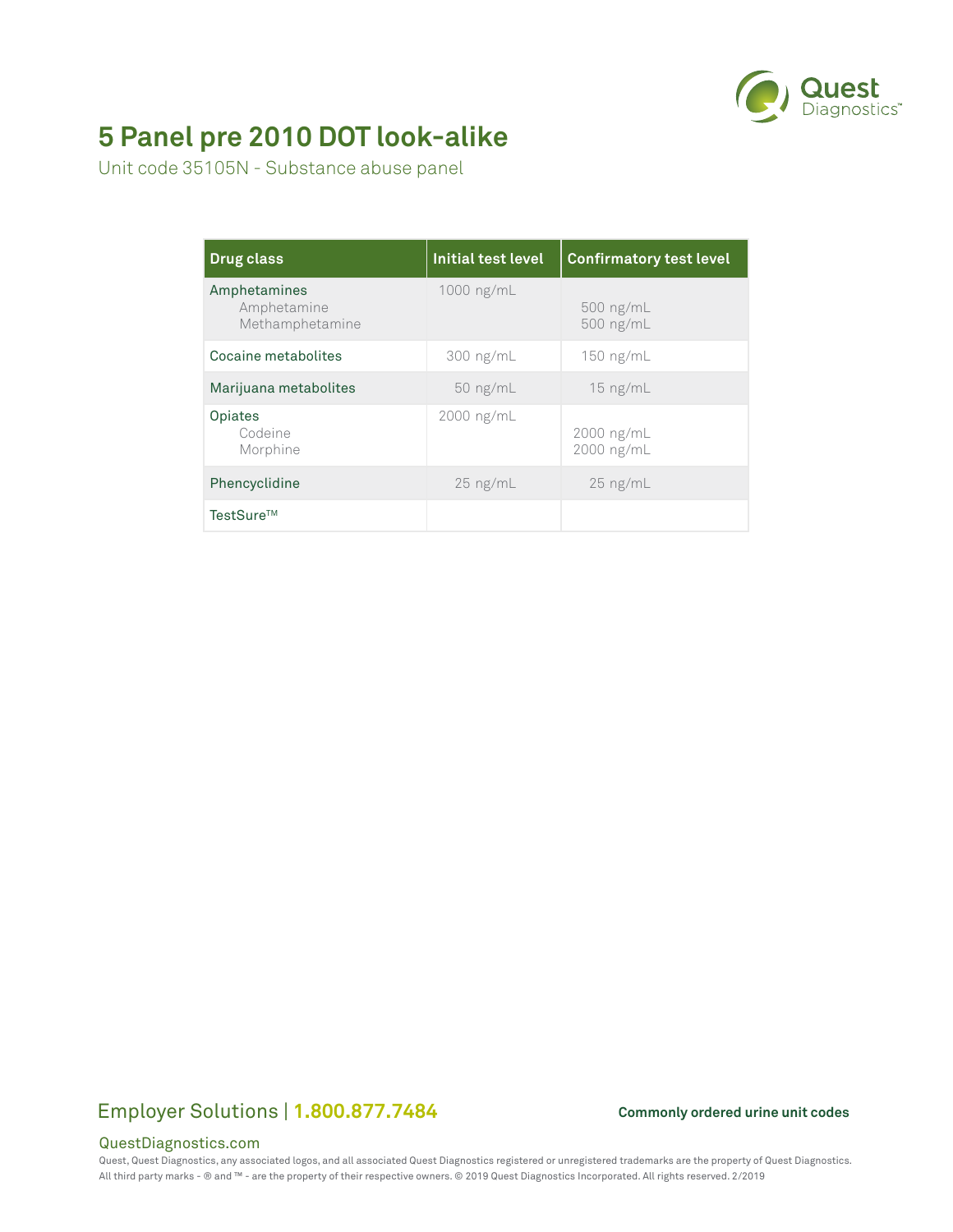

# **10 Panel pre 2010 DOT look-alike**

Unit code 35190N - Substance abuse panel

| <b>Drug class</b>                                                                                         | <b>Initial test level</b> | <b>Confirmatory test level</b>                                  |
|-----------------------------------------------------------------------------------------------------------|---------------------------|-----------------------------------------------------------------|
| Amphetamines<br>Amphetamine<br>Methamphetamine                                                            | 1000 ng/mL                | 500 ng/mL<br>500 ng/mL                                          |
| <b>Barbiturates</b><br>Amobarbital<br><b>Butalbital</b><br>Pentobarbital<br>Phenobarbital<br>Secobarbital | 300 ng/mL                 | $200$ ng/mL<br>200 ng/mL<br>200 ng/mL<br>200 ng/mL<br>200 ng/mL |
| Benzodiazepines<br>Alprazolam metabolite<br>Oxazepam                                                      | 300 ng/mL                 | 200 ng/mL<br>200 ng/mL                                          |
| Cocaine metabolites                                                                                       | 300 ng/mL                 | 150 ng/mL                                                       |
| Marijuana metabolites                                                                                     | 50 ng/mL                  | 15 ng/mL                                                        |
| Methadone                                                                                                 | 300 ng/mL                 | 200 ng/mL                                                       |
| Methaqualone                                                                                              | 300 ng/mL                 | 200 ng/mL                                                       |
| Opiates<br>Codeine<br>Morphine                                                                            | 2000 ng/mL                | 2000 ng/mL<br>2000 ng/mL                                        |
| Phencyclidine                                                                                             | $25$ ng/mL                | 25 ng/mL                                                        |
| Propoxyphene                                                                                              | 300 ng/mL                 | 200 ng/mL                                                       |
| TestSure™                                                                                                 |                           |                                                                 |

### Employer Solutions | 1.800.877.7484 Commonly ordered urine unit codes

### QuestDiagnostics.com